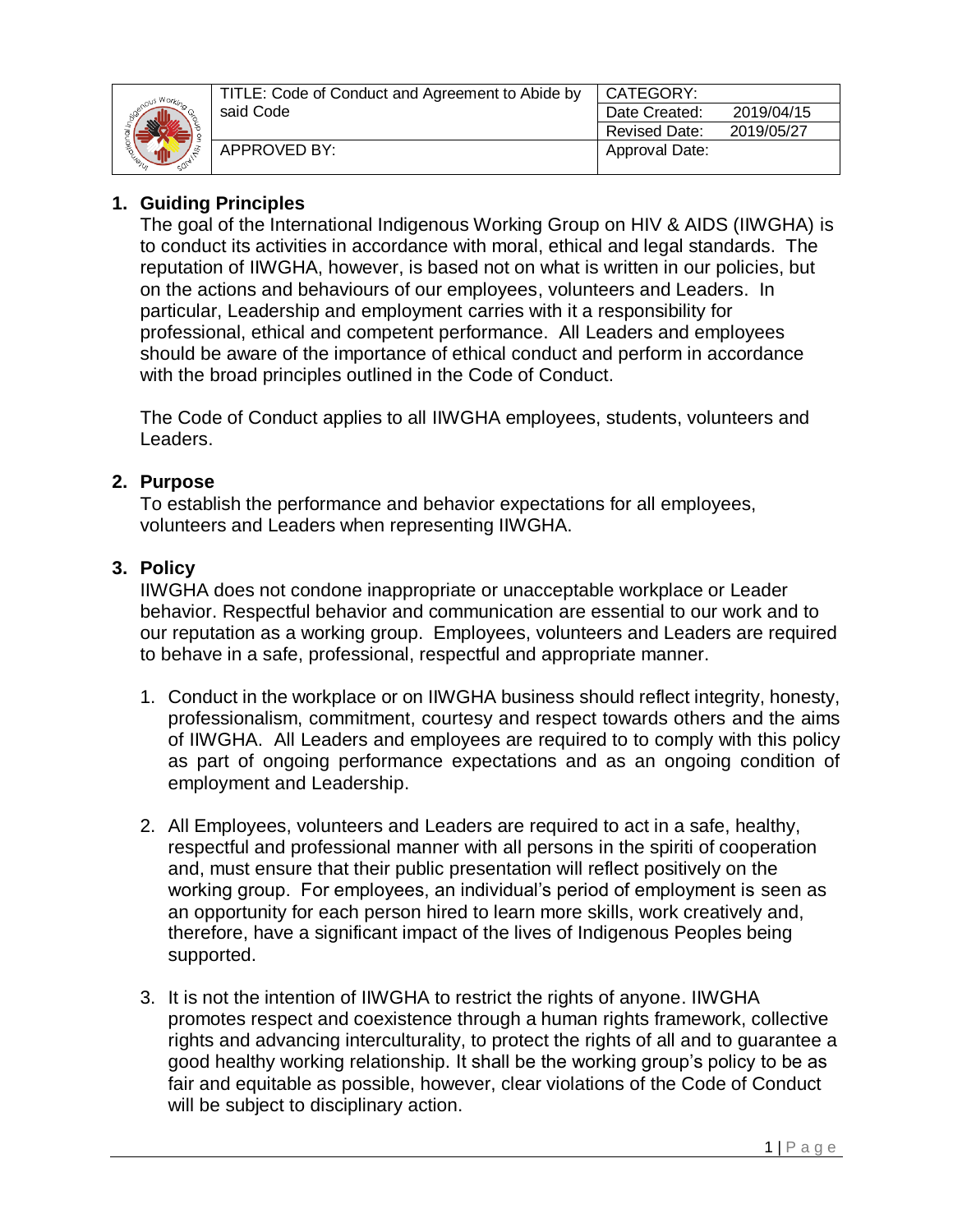- 4. All employees, volunteers and Leaders of IIWGHA must be directly responsible for their own behaviour and how it impacts others. IIWGHA recognizes that personalities, characters, and leadership styles may vary however, the expectation is that the way that we behave at work, or on IIWGHA business, must always be acceptable to others through applying principles such as:
	- a) Working co-operatively and respectfully with others to achieve objectives
	- b) Managing performance in an appropriate and fair manner
	- c) Giving and receiving constructive feedback as part of normal day-to-day work activity, that is evidence-based and that is delivered in an appropriate and professional manner
	- d) Using understanding of other people's perspectives to help reach agreement
	- e) Establishing professional, healthy and respectful working relationships

#### **4. Unacceptable Behavior**

Unacceptable behaviour at all levels may involve actions, words or physical gestures that could reasonably be perceived to be the cause of another person's distress or discomfort. Unacceptable behaviour does not necessarily have to be face-to-face, and may take many forms such as written, telephone or e-mail communications or social media. Unacceptable behavior can be intentional or unintentional. Such behaviours may also contravene Human Rights, Health and Safety, Accessibility or other Employment legislation. Some examples of unacceptable behaviour include but are not limited to the following:

- 1. Rude, offensive, harassing, bullying or obscene comments, language, body language and behavior
- 2. Disruptive behavior
- 3. Lateral violence. For Indigenous peoples, lateral violence is a kind of a learned behaviour that is a result of colonialism, and homophobic and patriarchal methods of governing and developing a society.
- 4. Unnecessary and non-work-related references to parts of the body, sexual innuendos or sexual humour
- 5. Comments or suggestions about sexual activity that are non-work related
- 6. Overbearing or intimidating physical or verbal behavior including unwanted physical contact, sexual harassments, assault or bullying
- 7. Use of derogatory or stereotypical terms or using comments that could or attempt to marginalize/stigmatize another person.
- 8. Use of language/terms that are inappropriate such as sexual comments or referring to someone in a derogatory or sexual manner.
- 9. Use of condescending or patronizing terms to address another person.
- 10.Spreading malicious or offensive rumours or gossip, or insulting others
- 11.Using sarcasm to offend, marginalize, ostracize, bully, harass or intimidate others
- 12.Aggressive, bullying, harassing or abusive language or behaviour, shouting or personal insults
- 13.Lack of awareness or lack of consideration of diversity, culture, race, ethnicity, sexual orientation, gender identification, age, disability, marital status, family status, etc.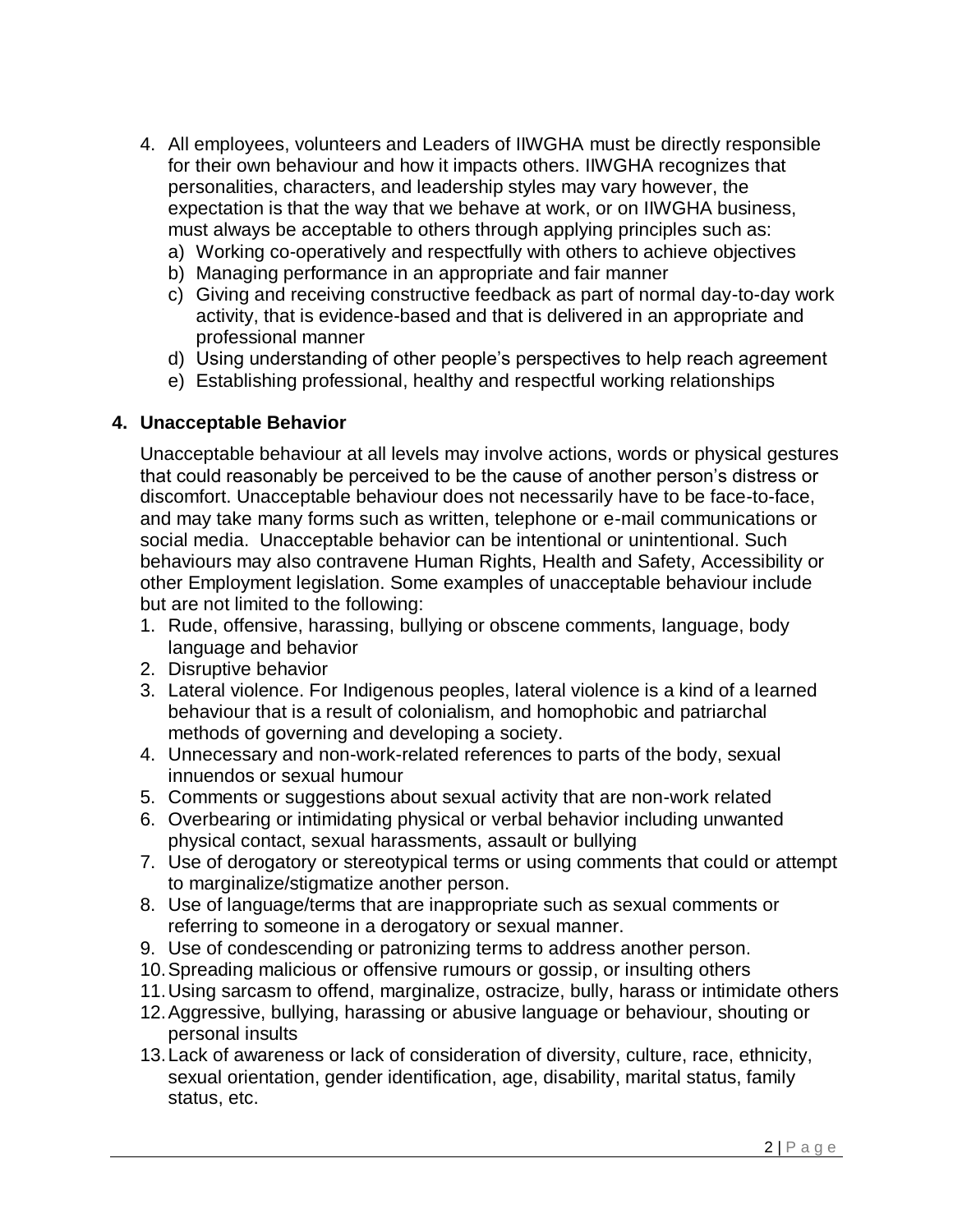- 14.Overbearing supervision or misuse of power or position
- 15.Overstepping of boundaries, not being aware of personal/professional boundaries
- 16.Misuse of work time or using an unreasonable amount of worktime to attend to personal activities
- 17.Using IIWGHA computers to share, discuss, post or view sexual or offensive images /content